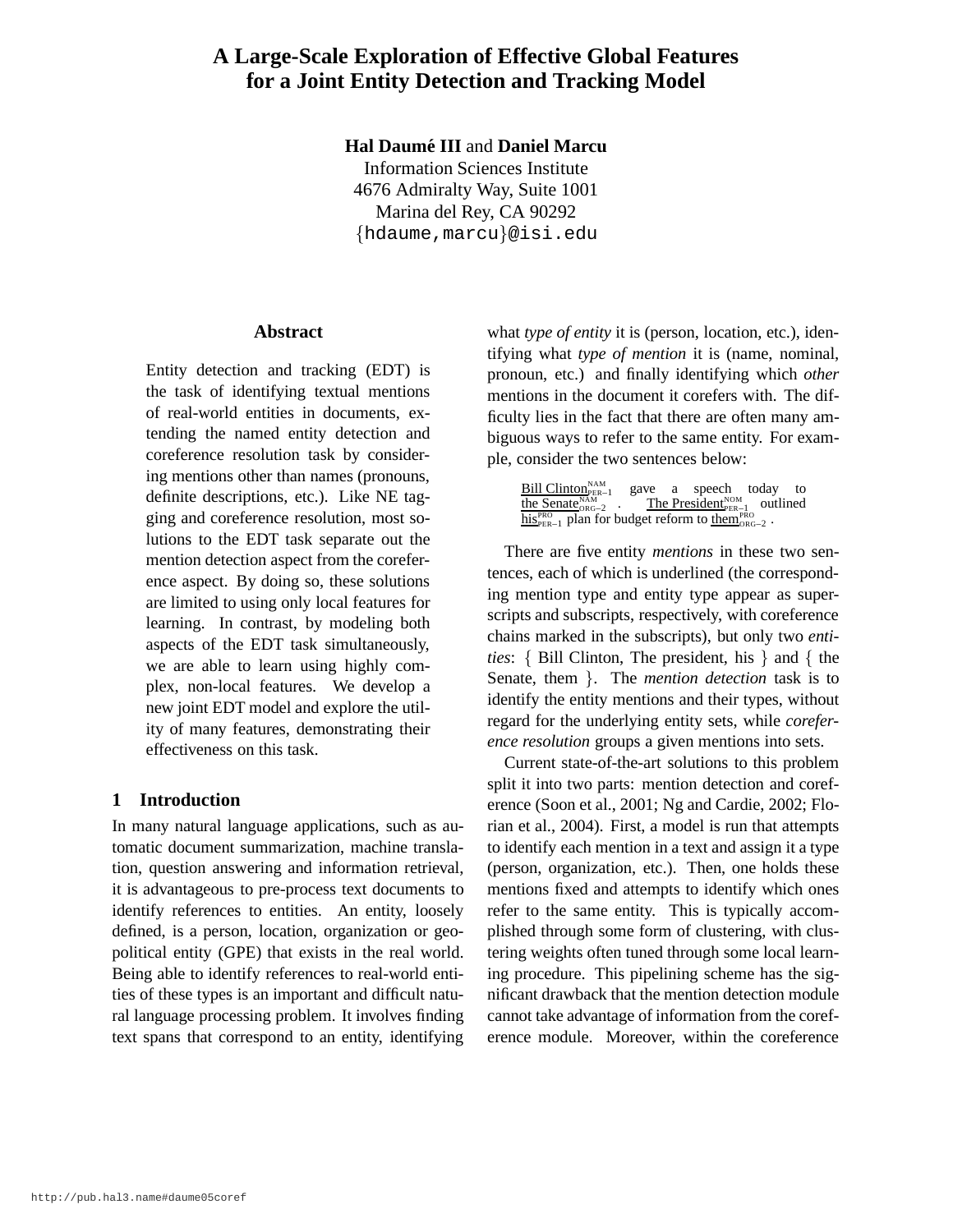task, performing learning and clustering as separate tasks makes learning rather ad-hoc.

In this paper, we build a model that solves the mention detection and coreference problems in a simultaneous, joint manner. By doing so, we are able to obtain an empirically superior system as well as integrate a large collection of features that one cannot consider in the standard pipelined approach. Our ability to perform this modeling is based on the *Learning as Search Optimization* framework, which we review in Section 2. In Section 3, we describe our joint EDT model in terms of the search procedure executed. In Section 4, we describe the features we employ in this model; these include the standard lexical, semantic (WordNet) and string matching features found in most other systems. We additionally consider many other feature types, most interestingly *count-based features*, which take into account the distribution of entities and mentions (and are not expressible in the binary classification method for coreference) and *knowledge-based features*, which exploit large corpora for learning nameto-nominal references. In Section 5, we present our experimental results. First, we compare our joint system with a pipelined version of the system, and show that joint inference leads to improved performance. Next, we perform an extensive feature comparison experiment to determine which features are most useful for the coreference task, showing that our newly introduced features provide useful new information. We conclude in Section 6.

# **2 Learning as Search Optimization**

When one attempts to apply current, standard machine learning algorithms to problems with combinatorial structured outputs, the resulting algorithm implicitly assumes that it is possible to find the best structures for a given input (and some model parameters). Furthermore, most models require much more, either in the form of feature expectations for conditional likelihood-based methods (Lafferty et al., 2001) or local marginal distributions for margin-based methods (Taskar et al., 2003). In many cases—including EDT and coreference—this is a false assumption. Often, we are not able to find the *best* solution, but rather must employ an approximate search to find the best possible solution, given time and space constraints. The Learning as Search

```
Algo Learn(problem, initial, enqueue, \boldsymbol{w}, x, y)
nodes ← MakeQueue(MakeNode(problem,initial))
while nodes is not empty do
  node ← RemoveFront(nodes)
  if none of nodes ∪ {node} is y-good or
     GoalTest(node) and node is not y-good then
     sibs \leftarrow sibling(node, y)\boldsymbol{w} \leftarrow \textit{update}(\boldsymbol{w}, x, \textit{sibs}, \textit{node} \cup \textit{nodes})nodes ← MakeQueue(sibs)
  else
     if GoalTest(node) then return 
     next ← Operators(node)
     nodes ← enqueue(problem, nodes, next, 
)
  end if
end while
```
Figure 1: The generic search/learning algorithm.

Optimization (LaSO) framework exploits this difficulty as an opportunity and seeks to find model parameters that are good *within the context of search.*

More formally, following the LaSO framework, we assume that there is a set of input structures  $X$ and a set of output structures  $\mathcal Y$  (in our case, elements  $x \in \mathcal{X}$  will be documents and elements  $y \in \mathcal{Y}$ will be documents marked up with mentions and their coreference sets). Additionally, we provide the structure of a search space  $S$  that results in elements of  $\mathcal Y$  (we will discuss our choice for this component later in Section 3). The LaSO framework relies on a *monotonicity* assumption: given a structure  $y \in \mathcal{Y}$ and a node  $n$  in the search space, we must be able to calculate whether it is *possible* for this node n to eventually lead to  $y$  (such nodes are called  $y$ -good).

LaSO parameterizes the search process with a weight vector  $w \in \mathbb{R}^D$ , where weights correspond to features of search space nodes and inputs. Specifically, we write  $\Phi : \mathcal{X} \times \mathcal{S} \to \mathbb{R}^D$  as a function that takes a pair of an input  $x$  and a node in the search space  $n$  and produces a vector of features. LaSO takes a standard search algorithm and modifies it to incorporate learning in an online manner to the algorithm shown in Figure 1. The key idea is to perform search as normal until a point at which it becomes impossible to reach the correct solution. When this happens, the weight vector  $w$  is updated in a corrective fashion. The algorithm relies on a parameter update formula; the two suggested by (Daumé III and Marcu, 2005) are a standard Perceptron-style update and an approximate large margin update of the sort proposed by (Gentile, 2001). In this work, we only use the large margin update, since in the original LaSO work, it consistently outperformed the sim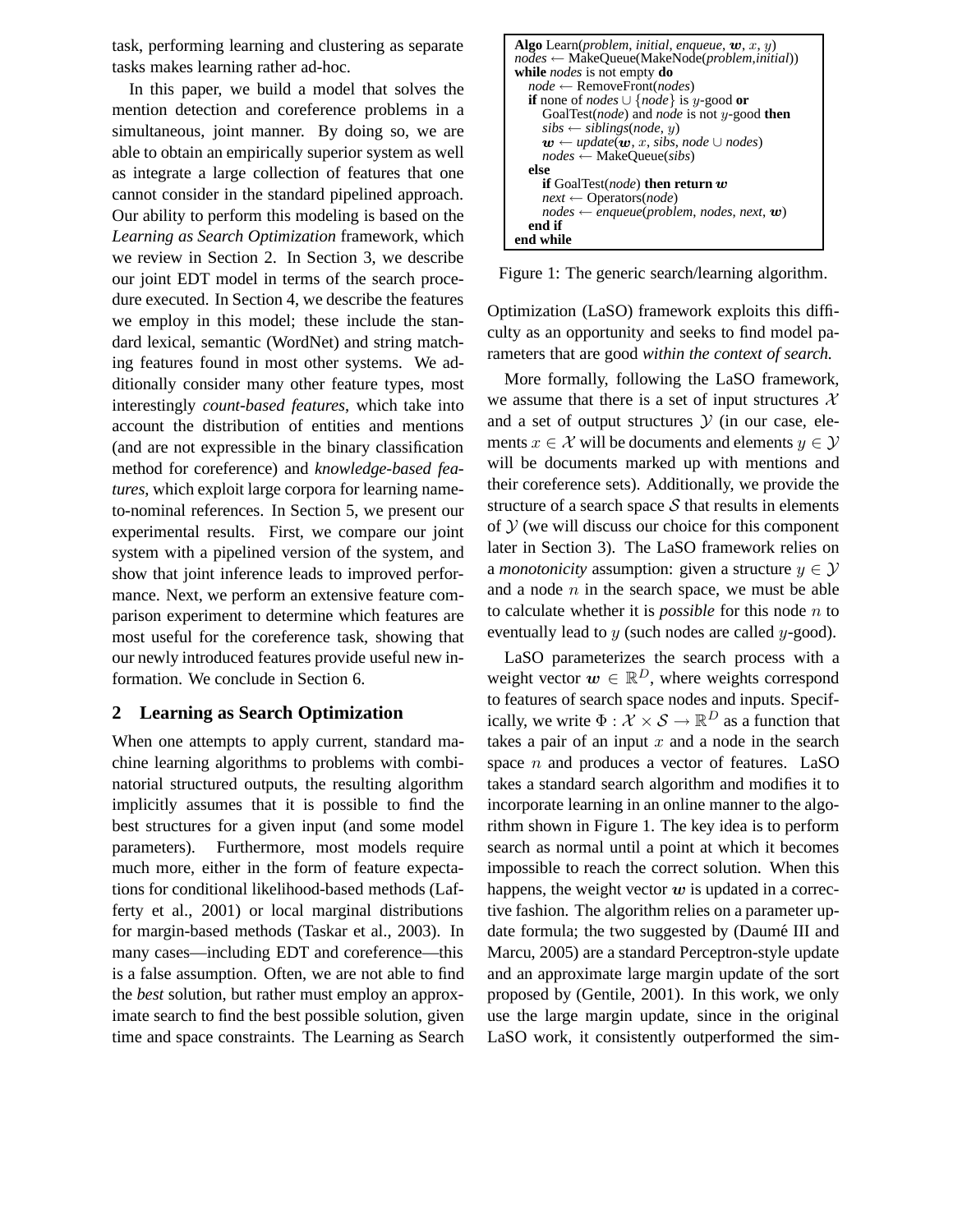pler Perceptron updates. The update has the form given below:

$$
\mathbf{w} \leftarrow proj \left( \mathbf{w} + Ck^{-1/2} \Delta \right)
$$

$$
\Delta = proj \left[ \sum_{n \in sibs} \frac{\Phi(x, n)}{|sibs|} - \sum_{n \in nodes} \frac{\Phi(x, n)}{|nodes|} \right]
$$

Where  $k$  is the update number,  $C$  is a tunable parameter and *proj* projects a vector into the unit sphere.

#### **3 Joint EDT Model**

The LaSO framework essentially requires us to specify two components: the search space (and corresponding operations) and the features. These two are inherently tied, since the features rely on the search space, but for the time being we will ignore the issue of the feature functions and focus on the search.

#### **3.1 Search Space**

We structure search in a left-to-right decoding framework: a hypothesis is a complete identification of the initial segment of a document. For instance, on a document with  $N$  words, a hypothesis that ends at position  $0 < n < N$  is essentially what you would get if you took the full structured output and chopped it off at word  $n$ . In the example given in the introduction, one hypothesis might correspond to "Bill Clinton gave a" (which would be a y-good hypothesis), or to "Bill Clinton gave a" (which would not be a y-good hypothesis).

A hypothesis is expanded through the application of the search operations. In our case, the search procedure first chooses the number of words it is going to consume (for instance, to form the mention "Bill Clinton," it would need to consume two words). Then, it decides on an entity type and a mention type (or it opts to call this chunk not an entity (NAE), corresponding to non-underlined words). Finally, assuming it did not choose to form an NAE, it decides on which of the foregoing coreference chains this entity belongs to, or none (if it is the first mention of a new entity). All these decisions are made simultaneously, and the given hypothesis is then scored.

# **3.2 An Example**

For concreteness, consider again the text given in the introduction. Suppose that we are at the word "them" and the hypothesis we are expanding is correct. That is, we have correctly identified "Bill Clinton" with entity type "person" and mention type

 $\left[ -\sum_{n=1}^{\infty} \frac{\Phi(x,n)}{n!} \right]$  tion types "nominal" and "pronoun," respectively, "name;" that we have identified "the Senate" with entity type "organization" and mention type "name;" and that we have identified both "The President" and "his" as entities with entity type "person" and menand that "The President" points back to the chain  $\Delta$ Bill Clinton) and that "his" points back to the chain  $\langle$ Bill Clinton, The President $\rangle$ .

> At this point of search, we have two choices for length: one or two (because there are only two words left: "them" and a period). A first hypothesis would be that the word "them" is NAE. A second hypothesis would be that "them" is a named person and is a new entity; a third hypothesis would be that "them" is a named person and is coreference with the "Bill Clinton" chain; a fourth hypothesis would be that "them" is a pronominal organization and is a new entity; next, "them" could be a pronominal organization that is coreferent with "the Senate"; and so on. Similar choices would be considered for the string "them ." when two words are selected.

# **3.3 Linkage Type**

One significant issue that arises in the context of assigning a hypothesis to a coreference chain is how to compute features over that chain. As we will discuss in Section 4, the majority of our coreference-specific features are over *pairs* of chunks: the proposed new mention and an antecedent. However, since in general a proposed mention can have well more than one antecedent, we are left with a decision about how to combine this information.

The first, most obvious solution, is to essentially do nothing: simply compute the features over all pairs and add them up as usual. This method, however, intuitively has the potential for over-counting the effects of large chains. To compensate for this, one might advocate the use of an *average link* computation, where the score for a coreference chain is computed by averaging over its elements. One might also consider a *max link* or *min link* scenario, where one of the extrema is chosen as the value. Other research has suggested that a simple *last link*, where a mention is simply matched against the most recent mention in a chain might be appropriate, while *first link* might also be appropriate because the first mention of an entity tends to carry the most information.

In addition to these standard linkages, we also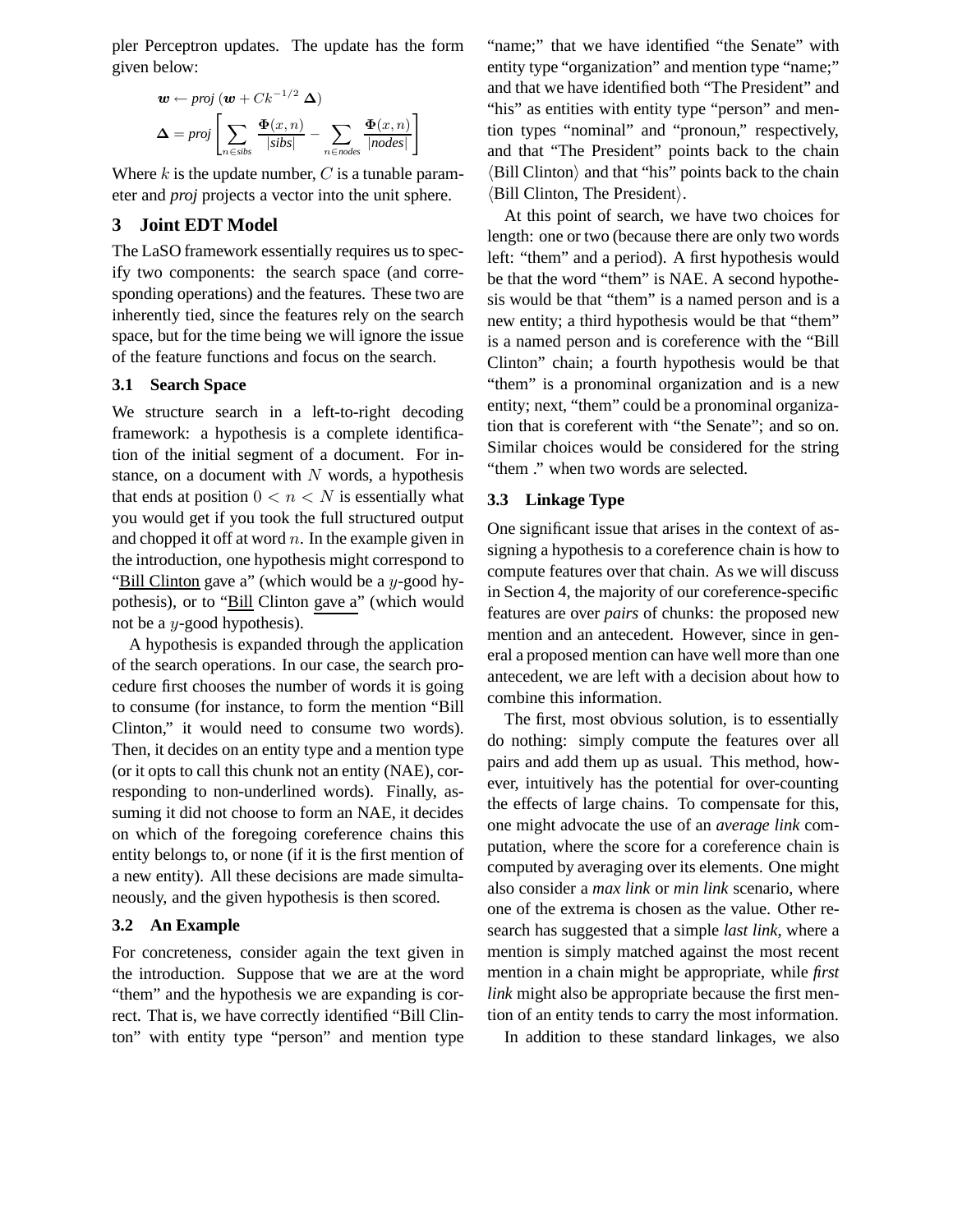consider an *intelligent link* scenario, where the method of computing the link structure depends on the *mention type*. The intelligent link is computed as follow, based on the mention type of the current mention, m:

- **If**  $m = NAM$  **then:** match *first* on NAM elements in the chain; if there are none, match against the *last* NOM element; otherwise, use *max link*.
- **If** m =**NOM then:** match against the *max* NOM in the chain; otherwise, match against the most *last* NAM; otherwise, use *max link*.
- **If** m =**PRO then:** use *average link* across all PRO or NAM; if there are none, use *max link*.

The construction of this methodology as guided by intuition (for instance, matching names against names is easy, and the first name tends to be the most complete) and subsequently tuned by experimentation on the development data. One might consider *learning* the best link method, and this may result in better performance, but we do not explore this option in this work. The initial results we present will be based on using intelligent link, but we will also compare the different linkage types explicitly.

# **4 Feature Functions**

All the features we consider are of the form *basefeature* × *decision-feature*, where base features are functions of the input and decisions are functions of the hypothesis. For instance, a base feature might be something like "the current chunk contains the word 'Clinton"' and a decision feature might be something like "the current chunk is a named person."

# **4.1 Base Features**

For pedagogical purposes and to facility model comparisons, we have separated the base features into eleven classes: lexical, syntactic, pattern-based, count-based, semantic, knowledge-based, classbased, list-based, inference-based, string match features and history-based features. We will deal with each of these in turn. Finally, we will discuss how these base features are combined into *meta-features* that are actually used for prediction.

**Lexical features.** The class of lexical features contains simply computable features of single words. This includes: the number of words in the current chunk; the unigrams (words) contained in this chunk; the bigrams; the two character prefixes and suffixes; the word stem; the case of the word, computed by regular expressions like those given by (Bikel et al., 1999); simple morphological features (number, person and tense when applicable); and, in the case of coreference, pairs of features between the current mention and an antecedent.

**Syntactic features.** The syntactic features are based on running an in-house state of the art part of speech tagger and syntactic chunker on the data. The words include unigrams and bigrams of part of speech as well as unigram chunk features. We have not used any parsing for this task.

**Pattern-based features.** We have included a whole slew of features based on lexical and part of speech patterns surrounding the current word. These include: eight hand-written patterns for identifying pleonastic "it" and "that" (as in "It is raining" or "It seems to be the case that ..."); identification of pluralization features on the previous and next head nouns (this is intended to help make decisions about entity types); the previous and next content verb (also intended to help with entity type identification); the possessor or possessee in the case of simple possessive constructions ("The president 's speech" would yield a feature of "president" on the word "speech", and vice-versa; this is indented to be a sort of weak sub-categorization principle); a similar feature but applied to the previous and next content verbs (again to provide a weak sort of subcategorization); and, for coreference, a list of part of speech and word sequence patterns that match up to four words between nearby mentions that are either highly indicative of coreference (e.g., "of," "said," "am" ", a") or highly indicative of non-coreference (e.g., "'s," "and," "in the," "and the"). This last set was generated by looking at intervening strings and finding the top twenty that had maximal mutual information with with class (coreferent or not coreferent) across the training data.

**Count-based features.** The count-based features apply only to the coreference task and attempt to capture regularities in the size and distribution of coreference chains. These include: the total number of entities detected thus far; the total number of mentions; the entity to mention ratio; the entity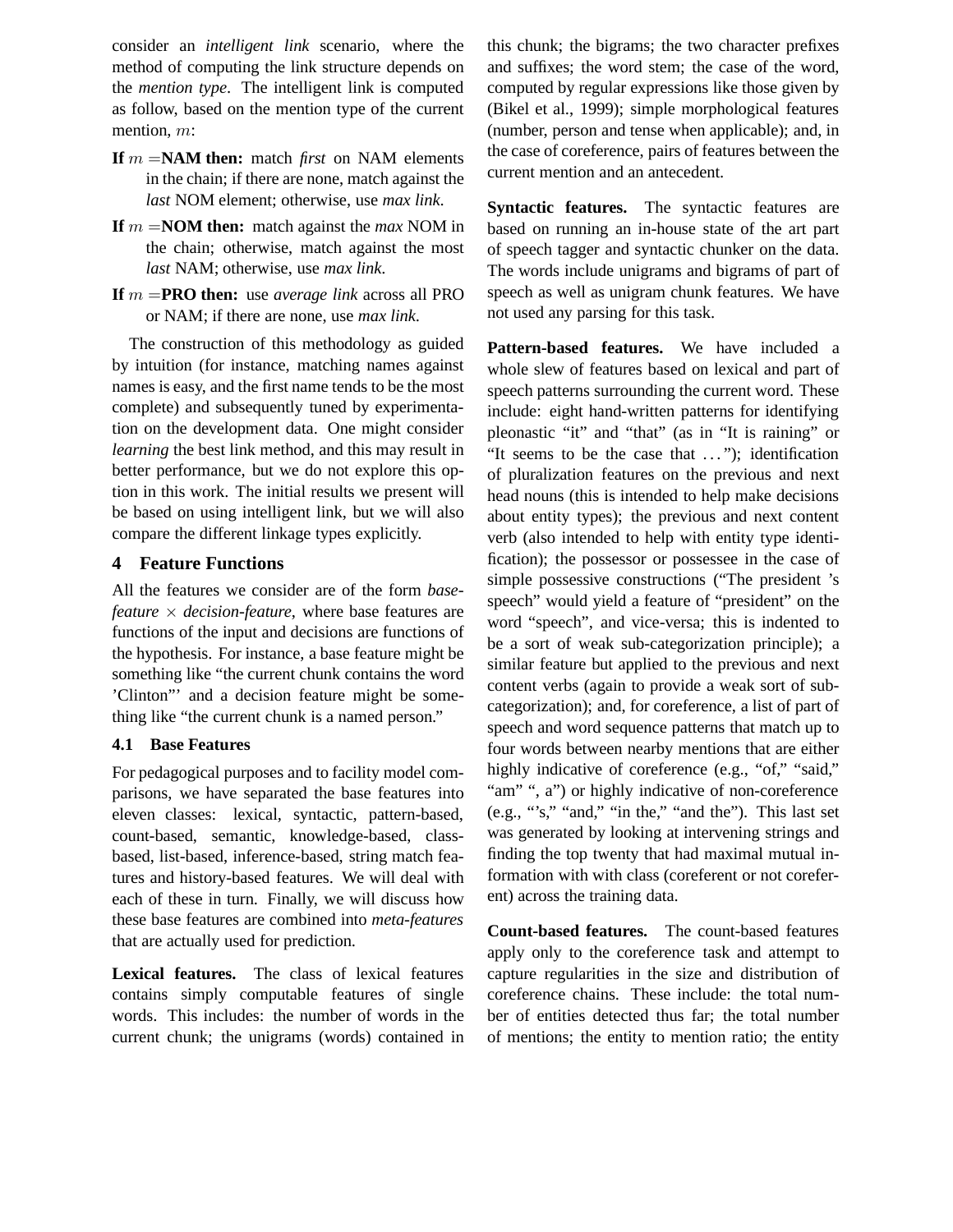to word ratio; the mention to word ratio; the size of the hypothesized entity chain; the ratio of the number of mentions in the current entity chain to the total number of mentions; the number of intervening mentions between the current mention and the last one in our chain; the number of intervening mentions of the same type; the number of intervening sentence breaks; the Hobbs distance computed over syntactic chunks; and the "decayed density" of the hypothesized entity, which is computed as  $\sum_{m=e} 0.5^{d(m)}/\sum_m 0.5^{d(m)}$ , where m ranges over all previous mentions (constrained in the numerator to be in the same coreference chain as our mention) and  $d(m)$  is the number of entities away this mention is. This feature is captures that some entities are referred to consistently across a document, while others are mentioned only for short segments, but it is relatively rare for an entity to be mentioned once at the beginning and then ignored again until the end.

**Semantic features.** The semantic features used are drawn from WordNet (Fellbaum, 1998). They include: the two most common synsets from Word-Net for all the words in a chunk; all hypernyms of those synsets; for coreference, we also consider the distance in the WordNet graph between pairs of head words (defined to be the final word in the mention name) and whether one is a part of the other. Finally, we include the synset and hypernym information of the preceding and following verbs, again to model a sort of sub-categorization principle.

**Knowledge-based features.** Based on the hypothesis that many name to nominal coreference chains are best understood in terms of background knowledge (for instance, that "George W. Bush" is the "President"), we have attempted to take advantage of recent techniques from large scale data mining to extract lists of such pairs. In particular, we use the name/instance lists described by (Fleischman et al., 2003) and available on Fleischman's web page to generate features between names and nominals (this list contains 2m pairs mined from 15GBs of news data). Since this data set tends to focus mostly on person instances from news, we have additionally used similar data mined from a 138GB web corpus, for which more general "ISA" relations were mined (Ravichandran et al., 2005).

**Class-based features.** The class-based features we employ are designed to get around the sparsity of data problem while simultaneously providing new information about word usage. The first class-based feature we use is based on word classes derived from the web corpus mentioned earlier and computed as described by (Ravichandran et al., 2005). The second attempts to instill knowledge of collocations in the data; we use the technique described by (Dunning, 1993) to compute multi-word expressions and then mark words that are commonly used as such with a feature that expresses this fact.

**List-based features.** We have gathered a collection of about 40 lists of common places, organization, names, etc. These include the standard lists of names gathered from census data and baby name books, as well as standard gazetteer information listing countries, cities, islands, ports, provinces and states. We supplement these standard lists with lists of airport locations (gathered from the FAA) and company names (mined from the NASDAQ and NYSE web pages). We additionally include lists of semantically plural but syntactically singular words (e.g., "group") which were mined from a large corpus by looking for patterns such as ("members of the . . . "). Finally, we use a list of persons, organizations and locations that were identified at least 100 times in a large corpus by the BBN IdentiFinder named entity tagger (Bikel et al., 1999).

These lists are used in three ways. First, we use simple list membership as a feature to improve detection performance. Second, for coreference, we look for word pairs that appear on the same list but are not identical (for instance, "Russia" and "England" appearing on the "country" list but not being identical hints that they are different entities). Finally, we look for pairs where one element in the pair is the head word from one mention and the other element in the pair is a list. This is intended to capture the notion that a word that appears on out "country list" is often coreferent with the word "country."

**Inference-based features.** The inference-based features are computed by attempting to infer an underlying semantic property of a given mention. In particular, we attempt to identify gender and semantic number (e.g., "group" is semantically plural although it is syntactically singular). To do so, we cre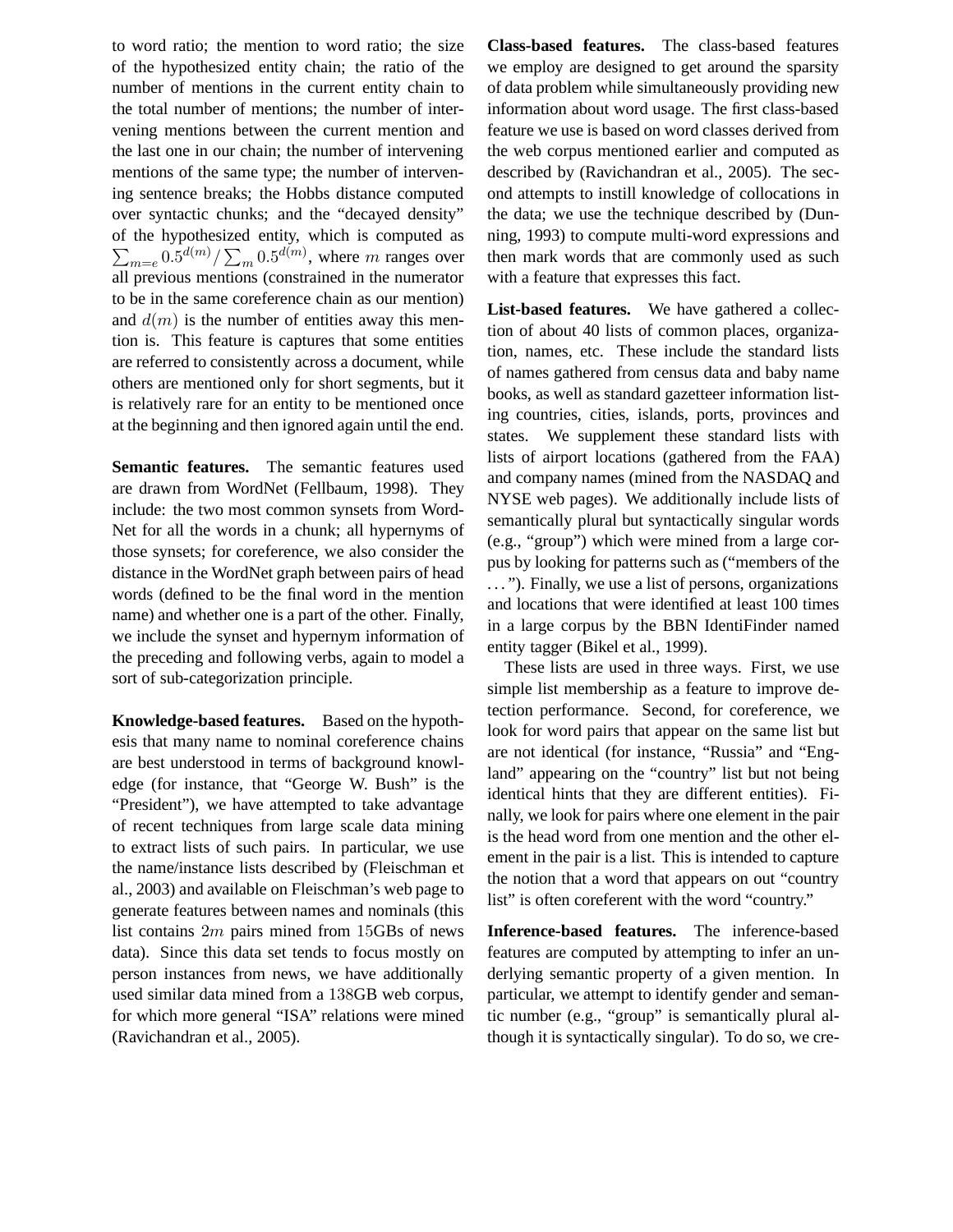ated a corpus of example mentions labels with number and gender, respectively. This data set was automatically extracted from our EDT data set by looking for words that corefer with pronouns for which we know the number or gender. For instance, a mention that corefers with "she" is known to be singular and female, while a mention that corefers with "they" is known to be plural. In about 5% of the cases, this was ambiguous – these cases were thrown out. We then used essentially the same features as described above to build a maximum entropy model for predicting number and gender. The predictions of this model are used both as features for detection as well as coreference (in the latter case, we check for matches). Additionally, we use several pre-existing classifiers as features. This are simple maximum entropy Markov models trained off of the MUC6 data, the MUC7 data and our ACE data.

**String match features.** We use the standard string match features that are described in every other coreference paper. These are: string match; substring match; string overlap; pronoun match; and normalized edit distance. In addition, we also use a string nationality match, which matches, for instance "Israel" and "Israeli," "Russia" and "Russian," "England" and "English," but not "Netherlands" and "Dutch." This is done by checking for common suffixes on nationalities and matching the first half of the of the words based on exact match. We additionally use a linguisticallymotivated string edit distance, where the replacement costs are lower for vowels and other easily confusable characters. We also use the Jaro distance as an additional string distance metric. Finally, we attempt to match acronyms by looking at initial letters from the words in long chunks.

**History-based features.** Finally, for the detection phase of the task, we include features having to do with long-range dependencies between words. For instance, if at the beginning of the document we tagged the word "Arafat" as a person's name (perhaps because it followed "Mr." or "Palestinian leader"), and later in the document we again see the word "Arafat," we should be more likely to call this a person's name, again. Such features have previously been explored in the context of information extraction from meeting announcements using conditional random fields augmented with long-range links (Sutton and McCallum, 2004), but the LaSO framework makes no Markov assumption, so there is no extra effort required to include such features.

# **4.2 Decision Features**

Our decision features are divided into three classes: simple, coreference and boundary features.

**Simple.** The simple decision features include: is this chunk tagged as an entity; what is its entity type; what is its entity subtype; what is its mention type; what is its entity type/mention type pair.

**Coreference.** The coreference decision features include: is this entity the start of a chain or continuing an existing chain; what is the entity type of this started (or continued) chain; what is the entity subtype of this started (or continued) chain; what is the mention type of this started chain; what is the mention type of this continued chain and the mention type of the most recent antecedent.

**Boundary.** The boundary decision features include: the second and third order Markov features over entity type, entity subtype and mention type; features appearing at the previous (and next) words within a window of three; the words that appear and the previous and next mention boundaries, specified also by entity type, entity subtype and mention type.

# **5 Experimental Results 5.1 Data**

We use the official 2004 ACE training and test set for evaluation purposes; however, we exclude from the training set the Fisher conversations data, since this is very different from the other data sets and there is no Fisher data in the 2004 test set. This amounts to 392 training documents, consisting of  $8.1k$  sentences and  $160k$  words. There are a total of  $24k$  mentions in the data corresponding to  $10k$ entities (note that the data is not annotated for crossdocument coreference, so instances of "Bill Clinton" appearing in two different documents are counted as two different entities). Roughly half of the entities are people, a fifth are organizations, a fifth are GPEs and the remaining are mostly locations or facilities. The test data is 192 documents, 3.5k sentences and  $64k$  words, with  $10k$  mentions to  $4.5k$  entities. In all cases, we use a beam of 16 for training and test,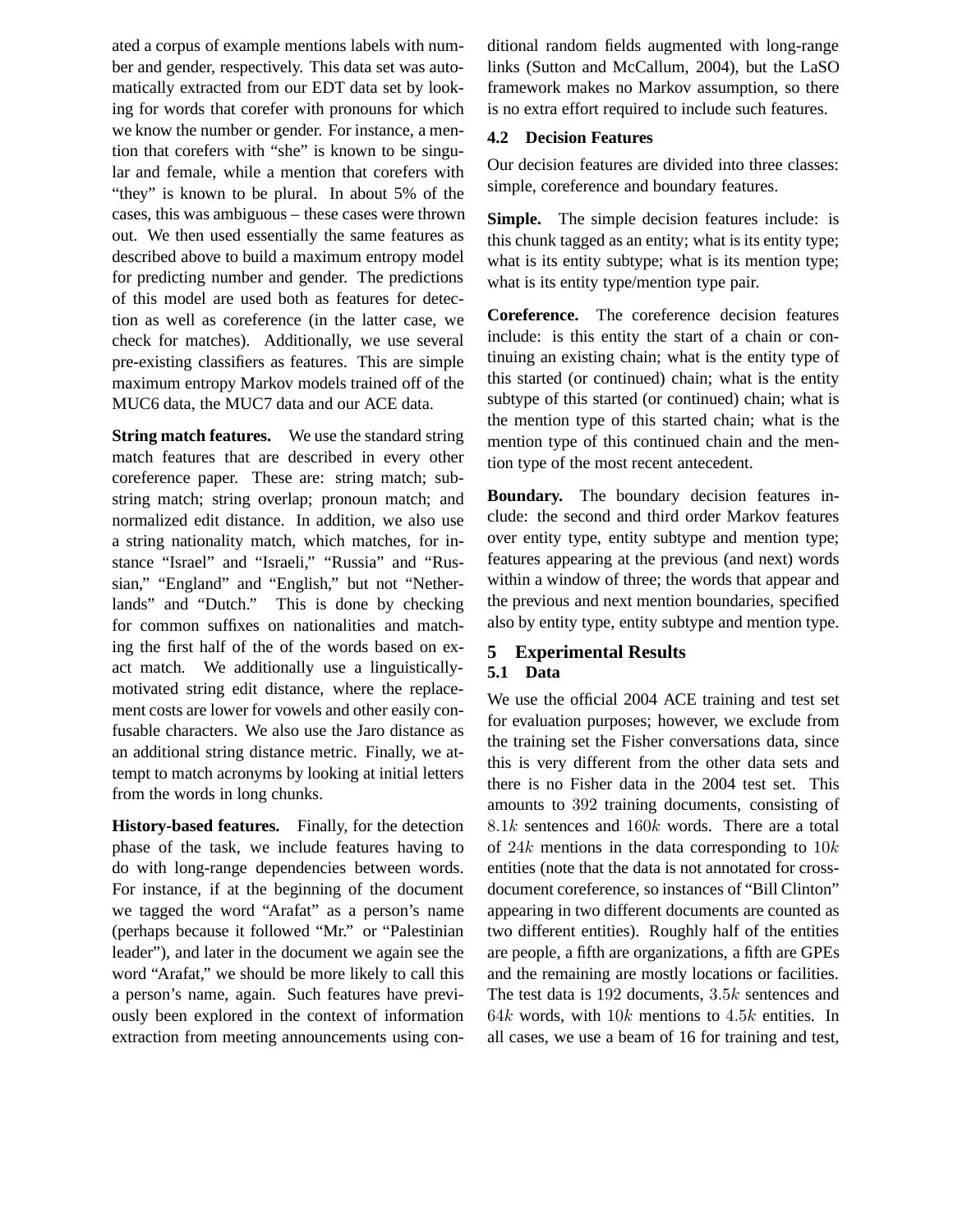and ignore features that occur fewer than five times in the training data.

#### **5.2 Evaluation Metrics**

There are many evaluation metrics possible for this data. We will use as our primary measure of quality the ACE metric. This is computed, roughly, by first matching system mentions with reference mentions, then using those to match system entities with reference entities. There are costs, once this matching is complete, for type errors, false alarms and misses, which are combined together to give an ACE score, ranging from 0 to 100, with 100 being perfect (we use v.10 of the ACE evaluation script).

#### **5.3 Joint versus Pipelined**

We compare the performance of the joint system with the pipelined system. For the pipelined system, to build the mention detection module, we use the same technique as for the full system, but simply don't include in the hypotheses the coreference chain information (essentially treating each mention as if it were in its own chain). For the stand-alone coreference system, we assume that the correct mentions and types are always given, and simply hypothesize the chain (though still in a left-to-right manner). $<sup>1</sup>$  Run as such, the joint model achieves an</sup> ACE score of 79.4 and the pipelined model achieves an ACE score of 78.1, a reasonably substantial improvement for performing both task simultaneously. We have also computed the performance of these two systems, ignoring the coreference scores (this is done by considering each mention to be its own entity and recomputing the ACE score). In this case, the joint model, ignoring its coreference output, achieves an ACE score of 85.6 and the pipelined model achieves a score of 85.3. The joint model

| -Str |               | -Lex Cou -KB -Int -Lst -Pat -Cla -Sem                             |  |  |  | -Svn |
|------|---------------|-------------------------------------------------------------------|--|--|--|------|
|      |               | [83.6][88.9][86.9][88.9][88.9][89.0][88.5][88.7][89.1    89.1     |  |  |  |      |
|      |               | 83.7 87.6 87.1 88.6 88.8 88.9 88.6 88.9 89.2                      |  |  |  |      |
|      |               | [85.2    87.6    87.5    89.1    88.8    89.2    88.7    89.2     |  |  |  |      |
|      |               | $[84.3][87.6][87.2][88.7][88.8][88.9][89.0]$                      |  |  |  |      |
|      |               | $83.2$ 86.5 $\left[ 86.9 \right]$ 88.5 $\left[ 88.4 \right]$ 88.7 |  |  |  |      |
|      |               | [78.3][86.7][86.8][87.9][88.3]                                    |  |  |  |      |
|      |               | $78.5$ $\,86.2$ $\,$ $86.5$ $\,$ $\,87.6$ $\,$                    |  |  |  |      |
|      |               | $77.6$ $\,$ 85.5 $\,$ 85.6                                        |  |  |  |      |
|      | $[76.7]$ 84.9 |                                                                   |  |  |  |      |
|      |               |                                                                   |  |  |  |      |

Figure 2: Comparison of performance as different feature classes are removed.

does marginally better, but it is unlikely to be statistically significant. In the 2004 ACE evaluation, the best three performing systems achieved scores of 79.9, 79.7 and 78.2; it is unlikely that our system is significantly worse than these.

# **5.4 Feature Comparison for Coreference**

In this section, we analyze the effects of the different base feature types on coreference performance. We use a model with perfect mentions, entity types and mention types (with the exception of pronouns: we do not assume we know pronoun types, since this gives away too much information), and measure the performance of the coreference system. When run with the full feature set, the model achieves an ACE score of 89.1 and when run with no added features beyond simple biases, it achieves 65.4. The best performing system in the 2004 ACE competition achieved a score of 91.5 on this task; the next best system scored 88.2, which puts us squarely in the middle of these two (though, likely not statistically significantly different). Moreover, the best performing system took advantage of additional data that they labeled in house.

To compute feature performance, we begin with all feature types and iteratively remove them oneby-one so that we get the best performance (we do not include the "history" features, since these are not relevant to the coreference task). The results are shown in Figure 2. Across the top line, we list the ten feature classes. The first row of results shows the performance of the system after removing just

<sup>&</sup>lt;sup>1</sup>One subtle difficulty with the joint model has to do with the online nature of the learning algorithm: at the beginning of training, the model is guessing randomly at what words are entities and what words are not entities. Because of the large number of initial errors made in this part of the task, the weights learned by the coreference model are initially very noisy. We experimented with two methods for compensating for this effect. The first was to give the mention identification model as "head start": it was run for one full pass through the training data, ignoring the coreference aspect and the following iterations were then trained jointly. The second method was to only update the coreference weights when the mention was identified correctly. On development data, the second was more efficient and outperformed the first by 0.6 ACE score, so we use this for the experiments reported in this section.